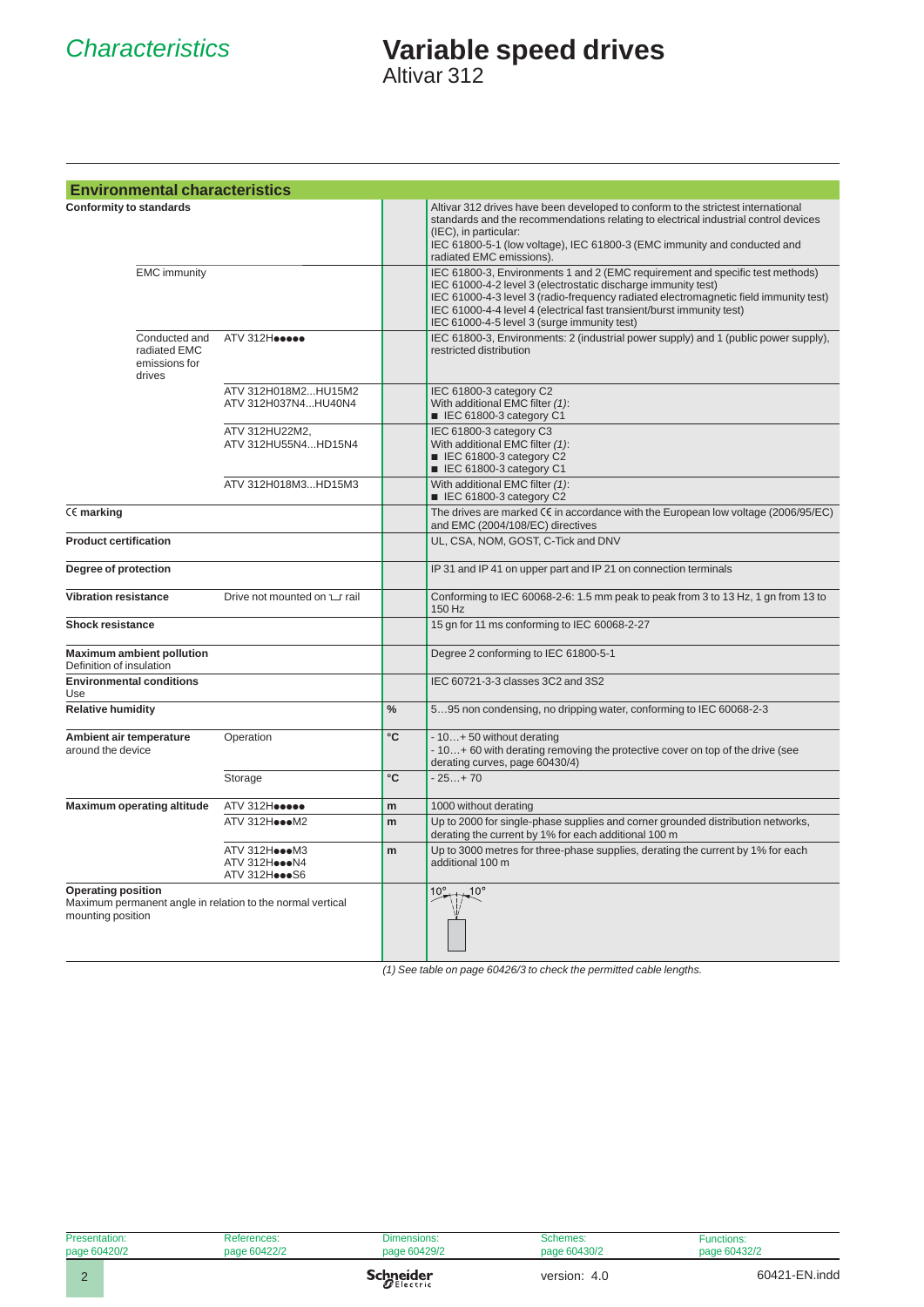|                                               | <b>Drive characteristics</b>            |                                                                                           |                                                                                                                                                                                                                        |                                                                                                                                                                                    |                                                                                     |  |
|-----------------------------------------------|-----------------------------------------|-------------------------------------------------------------------------------------------|------------------------------------------------------------------------------------------------------------------------------------------------------------------------------------------------------------------------|------------------------------------------------------------------------------------------------------------------------------------------------------------------------------------|-------------------------------------------------------------------------------------|--|
|                                               | Output frequency range                  |                                                                                           | Hz                                                                                                                                                                                                                     | 0500                                                                                                                                                                               |                                                                                     |  |
| <b>Switching frequency</b>                    |                                         |                                                                                           | kHz                                                                                                                                                                                                                    | Nominal switching frequency: 4 kHz without derating in continuous operation.<br>Adjustable during operation from 216 kHz<br>exceed this value. See derating curves on page 60430/4 | Above 4 kHz, derate the nominal drive current. The nominal motor current should not |  |
| Speed range                                   |                                         |                                                                                           |                                                                                                                                                                                                                        | 150                                                                                                                                                                                |                                                                                     |  |
| <b>Transient overtorque</b><br><b>Braking</b> | With braking                            | ATV 312Heesee                                                                             |                                                                                                                                                                                                                        | 170200% of nominal motor torque (typical value)<br>100% of nominal motor torque continuously and up to 150% for 60 s                                                               |                                                                                     |  |
| torque                                        | resistor                                |                                                                                           |                                                                                                                                                                                                                        |                                                                                                                                                                                    |                                                                                     |  |
|                                               | Without braking<br>resistor             | ATV 312H018M2                                                                             |                                                                                                                                                                                                                        | 150% of nominal motor torque (typical value)                                                                                                                                       |                                                                                     |  |
|                                               |                                         | ATV 312H037M2H075M2<br>ATV 312H018M3H075M3<br>ATV 312H037N4H075N4<br>ATV 312H075S6        |                                                                                                                                                                                                                        | 100% of nominal motor torque (typical value)                                                                                                                                       |                                                                                     |  |
|                                               |                                         | ATV 312HU11M2, HU15M2<br>ATV 312HU11M3, HU15M3<br>ATV 312HU11N4, HU15N4<br>ATV 312HU15S6  |                                                                                                                                                                                                                        | 50% of nominal motor torque (typical value)                                                                                                                                        |                                                                                     |  |
|                                               |                                         | ATV 312HU22M2<br>ATV 312HU22M3HD15M3<br>ATV 312HU22N4HD15N4<br>ATV 312HU22S6HD15S6        |                                                                                                                                                                                                                        | 30% of nominal motor torque (typical value)                                                                                                                                        |                                                                                     |  |
| <b>Maximum transient current</b>              |                                         |                                                                                           | 150% of the nominal drive current for 60 seconds (typical value)                                                                                                                                                       |                                                                                                                                                                                    |                                                                                     |  |
| <b>Motor control profiles</b>                 |                                         |                                                                                           | Standard ratio (voltage/frequency)<br>Performance ratio (sensorless flux vector control)<br>Pump/fan ratio (Kn <sup>2</sup> quadratic ratio)<br>Energy saving ratio (specifically for ventilation)                     |                                                                                                                                                                                    |                                                                                     |  |
| Frequency loop gains                          |                                         |                                                                                           | Factory-set with speed loop stability and gain<br>Possible options for machines with high resistive torque or high inertia, or for<br>machines with fast cycles                                                        |                                                                                                                                                                                    |                                                                                     |  |
| <b>Slip compensation</b>                      |                                         |                                                                                           |                                                                                                                                                                                                                        | Automatic whatever the load. Can be inhibited or adjusted                                                                                                                          |                                                                                     |  |
|                                               | <b>Electrical power characteristics</b> |                                                                                           |                                                                                                                                                                                                                        |                                                                                                                                                                                    |                                                                                     |  |
|                                               | Power supply<br>Voltage                 |                                                                                           | $\mathsf{V}$                                                                                                                                                                                                           | 200 - 15%  240 + 10% single-phase for ATV 312eeeeM2                                                                                                                                |                                                                                     |  |
|                                               |                                         |                                                                                           | 200 - 15%  240 + 10% three-phase for ATV 312 $\bullet\bullet\bullet\bullet$ M3<br>380 - 15%  500 + 10% three-phase for ATV 3120000N4<br>525 - 15%  600 + 10% three-phase for ATV 312 $\bullet\bullet\bullet\bullet$ S6 |                                                                                                                                                                                    |                                                                                     |  |
|                                               |                                         | Frequency                                                                                 | <b>Hz</b>                                                                                                                                                                                                              | $5060 + 5%$                                                                                                                                                                        |                                                                                     |  |
|                                               | <b>Prospective short-circuit</b>        | ATV 3120000M2                                                                             | A                                                                                                                                                                                                                      | $\leq$ 1000 (lsc at the connection point) for single-phase power supply                                                                                                            |                                                                                     |  |
| current Isc                                   |                                         | ATV 312H018M3 HU40M3<br>ATV 312H037N4HU40N4<br>ATV 312H075S6HU40S6                        | A                                                                                                                                                                                                                      | $\leq 5000$ (lsc at the connection point) for three-phase power supply                                                                                                             |                                                                                     |  |
|                                               |                                         | ATV 312HU55M3HD15M3<br>ATV 312HU55N4HD15N4<br>ATV 312HU55S6HD15S6                         | A                                                                                                                                                                                                                      | $\leq$ 22000 (Isc at the connection point) for three-phase power supply                                                                                                            |                                                                                     |  |
|                                               | Drive supply voltage and output voltage |                                                                                           |                                                                                                                                                                                                                        | Drive supply voltage                                                                                                                                                               | Drive output voltage for motor                                                      |  |
|                                               |                                         | ATV 312HoooM2                                                                             | $\mathsf{V}$                                                                                                                                                                                                           | 200240 single-phase                                                                                                                                                                | 200240 three-phase                                                                  |  |
|                                               |                                         | ATV 312HoooM3                                                                             | $\mathsf{V}$                                                                                                                                                                                                           | 200240 three-phase                                                                                                                                                                 | 200240 three-phase                                                                  |  |
|                                               |                                         | ATV 312HoooN4                                                                             | $\mathsf{V}$                                                                                                                                                                                                           | 380500 three-phase                                                                                                                                                                 | 380500 three-phase                                                                  |  |
|                                               |                                         | ATV 312HoooS6                                                                             | $\mathsf{V}$                                                                                                                                                                                                           | 525600 three-phase                                                                                                                                                                 | 525600 three-phase                                                                  |  |
|                                               | <b>Connection characteristics</b>       |                                                                                           |                                                                                                                                                                                                                        |                                                                                                                                                                                    |                                                                                     |  |
| <b>Drive terminals</b>                        |                                         | (drive terminals for line supply, motor output, DC bus and braking resistor)              |                                                                                                                                                                                                                        |                                                                                                                                                                                    |                                                                                     |  |
|                                               | Maximum wire size and                   | ATV 312H018M2H075M2                                                                       |                                                                                                                                                                                                                        | L1, L2, L3, U, V, W, PC/-, PA/+, PB<br>2.5 mm <sup>2</sup> (AWG 14)                                                                                                                |                                                                                     |  |
| tightening torque                             |                                         | ATV 312H018M3HU15M3                                                                       |                                                                                                                                                                                                                        | 0.8 Nm                                                                                                                                                                             |                                                                                     |  |
|                                               |                                         | ATV 312HU11M2 HU22M2<br>ATV 312HU22M3HU40M3<br>ATV 312H037N4HU40N4<br>ATV 312H075S6HU40S6 |                                                                                                                                                                                                                        | 5 mm <sup>2</sup> (AWG 10)<br>$1.2$ Nm                                                                                                                                             |                                                                                     |  |
|                                               |                                         | ATV 312HU55M3, HU75M3<br>ATV 312HU55N4, HU75N4<br>ATV 312HU55S6, HU75S6                   |                                                                                                                                                                                                                        | 16 mm <sup>2</sup> (AWG 6)<br>2.5 Nm                                                                                                                                               |                                                                                     |  |
|                                               |                                         | ATV 312HD11M3, HD15M3<br>ATV 312HD11N4, HD15N4<br>ATV 312HD11S6, HD15S6                   |                                                                                                                                                                                                                        | 25 mm <sup>2</sup> (AWG 3)<br>4.5 Nm                                                                                                                                               |                                                                                     |  |
| <b>Electrical isolation</b>                   |                                         |                                                                                           |                                                                                                                                                                                                                        | Electrical isolation between power and control (inputs, outputs, power supplies)                                                                                                   |                                                                                     |  |
|                                               |                                         |                                                                                           |                                                                                                                                                                                                                        |                                                                                                                                                                                    |                                                                                     |  |

| Presentation: | References:  | Dimensions:      | Schemes:     | Functions:   |  |
|---------------|--------------|------------------|--------------|--------------|--|
| page 60420/2  | page 60422/2 | page 60429/2     | page 60430/2 | page 60432/2 |  |
| 60421-EN.indd |              | <b>Schneider</b> | version: 4.0 |              |  |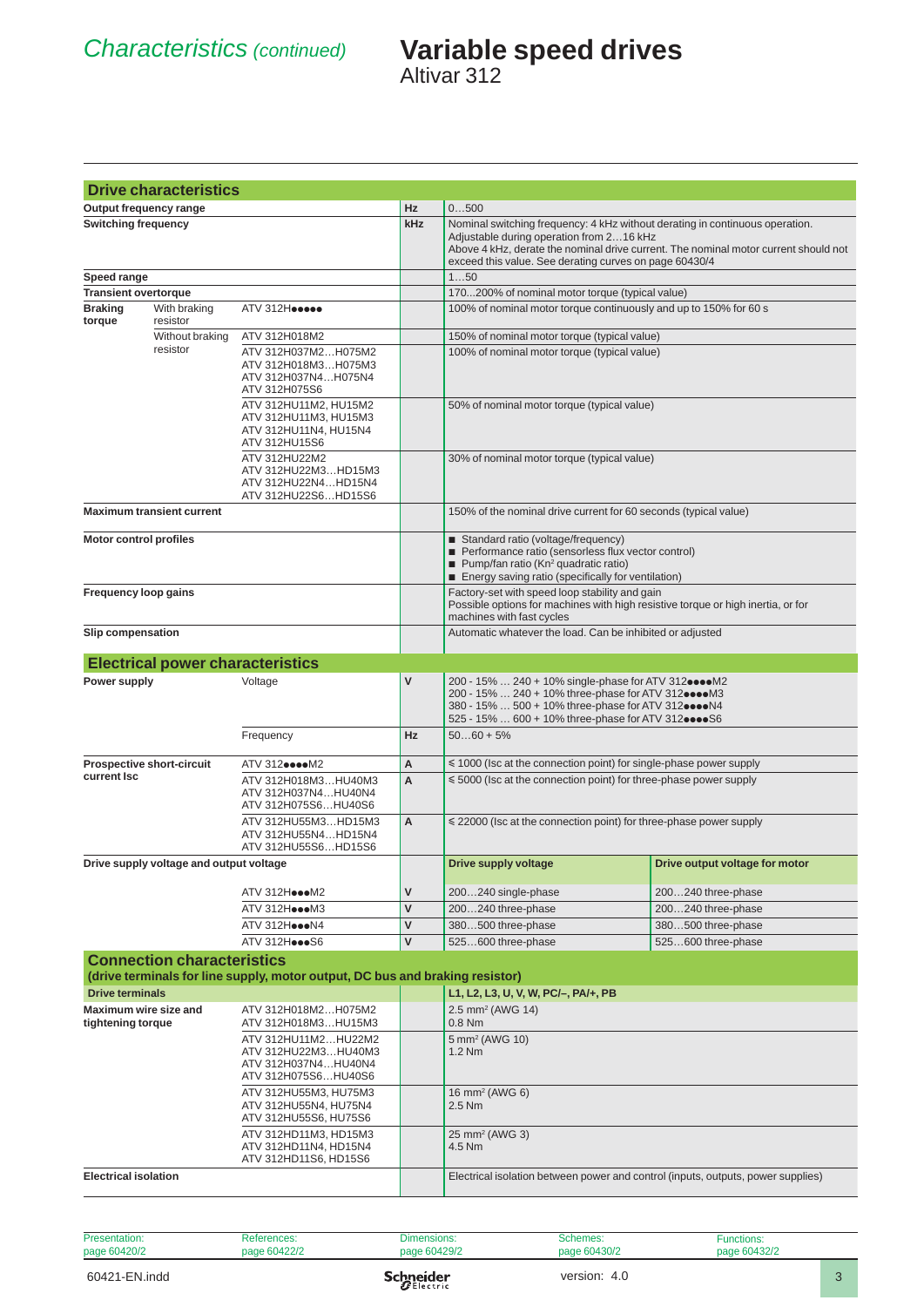| <b>Electrical control characteristics</b>                                               |                         |                                                                                                                                                                                                                                                                                                                                                                                                                                           |
|-----------------------------------------------------------------------------------------|-------------------------|-------------------------------------------------------------------------------------------------------------------------------------------------------------------------------------------------------------------------------------------------------------------------------------------------------------------------------------------------------------------------------------------------------------------------------------------|
| Available internal<br>supplies                                                          |                         | Protected against short-circuits and overloads:<br>One 10 V = $(0/4 8\%)$ supply for the reference potentiometer (2.2 to 10 kΩ),<br>maximum current 10 mA<br>$\blacksquare$ One 24 V $\equiv$ supply (min. 19 V, max. 30 V) for the control logic inputs, maximum<br>current 100 mA                                                                                                                                                       |
| Analog inputs                                                                           |                         | Sampling time $<$ 8 ms<br>Resolution: 10 bits<br>Accuracy: $± 4.3%$<br>Linearity: $\pm$ 0.2% of the maximum scale value<br>Use:<br>100 m maximum with shielded cable<br>25 m maximum with unshielded cable                                                                                                                                                                                                                                |
|                                                                                         | AI1                     | One 010 V $\overline{ }$ analog voltage input, impedance 30 k $\Omega$ , maximum safe voltage 30 V                                                                                                                                                                                                                                                                                                                                        |
|                                                                                         | AI <sub>2</sub>         | One $\pm$ 10 V bipolar voltage analog input, impedance 30 k $\Omega$ , maximum safe voltage<br>30 V                                                                                                                                                                                                                                                                                                                                       |
|                                                                                         | AI3                     | One X-Y mA analog current input, X and Y programmable from 0 to 20 mA, with<br>impedance 250 $\Omega$                                                                                                                                                                                                                                                                                                                                     |
| Analog voltage outputs<br>or analog current outputs<br>configurable as<br>logic outputs |                         | 2 analog outputs:<br>1 analog voltage output (AOV)<br>1 analog current output (AOC) configurable as a logic output.<br>These 2 analog outputs cannot be used at the same time                                                                                                                                                                                                                                                             |
|                                                                                         | <b>AOV</b>              | 010 V = analog voltage output, min. load impedance 470 $\Omega$<br>8-bit resolution, accuracy $\pm$ 1%, linearity $\pm$ 0.2% of the maximum scale value                                                                                                                                                                                                                                                                                   |
|                                                                                         | AOC                     | 020 mA analog current output, max. load impedance 800 $\Omega$<br>8-bit resolution, accuracy $\pm$ 1%, linearity $\pm$ 0.2%<br>The AOC analog output can be configured as a 24 V logic output, max. 20 mA, min.<br>load impedance 1.2 $k\Omega$<br>Refresh time < 8 ms                                                                                                                                                                    |
| <b>Relay outputs</b>                                                                    | R1A, R1B, R1C           | 1 relay logic output, one N/C contact and one N/O contact with common point<br>Minimum switching capacity: 10 mA for $5 \vee \equiv$<br>Maximum switching capacity:<br>■ On resistive load (cos $\varphi$ = 1 and L/R = 0 ms): 5 A for 250 V $\sim$ or 30 V $\pm$<br>■ On inductive load (cos $\varphi$ = 0.4 and L/R = 7 ms): 2 A for 250 V $\sim$ or 30 V $\pm$<br>Sampling time $<$ 8 ms<br>Switching: 100,000 operations              |
|                                                                                         | R2A, R2B                | 1 relay logic output, one N/C contact, contact open on fault.<br>Minimum switching capacity: 10 mA for 5 $\sqrt{ }$ $\equiv$<br>Maximum switching capacity:<br>On resistive load (cos $\varphi$ = 1 and L/R = 0 ms): 5 A for 250 V $\sim$ or 30 V $\pm$<br>■ On inductive load (cos $\varphi$ = 0.4 and L/R = 7 ms): 2 A for 250 V $\sim$ or 30 V $\pm$<br>Sampling time $<$ 8 ms<br>Switching: 100,000 operations                        |
| LI logic inputs                                                                         | LI1LI6                  | 6 programmable logic inputs, compatible with PLC level 1, standard IEC/EN 61131-2<br>Impedance 3.5 $k\Omega$<br>24 V ::: internal or 24 V ::: external power supply (min. 19 V, max. 30 V)<br>Max. current: 100 mA<br>Sampling time $<$ 4 ms<br>Multiple assignment makes it possible to configure several functions on one input<br>(example: LI1 assigned to forward and preset speed 2, LI3 assigned to reverse and<br>preset speed 3) |
|                                                                                         | Positive logic (Source) | State 0 if < 5 V or logic input not wired<br>State 1 if $> 11$ V                                                                                                                                                                                                                                                                                                                                                                          |
|                                                                                         | Negative logic (Sink)   | State 0 if > 19 V or logic input not wired<br>State 1 if $<$ 13 V                                                                                                                                                                                                                                                                                                                                                                         |
|                                                                                         | CLI position            | Connection to PLC output (see diagram on page 60430/2)                                                                                                                                                                                                                                                                                                                                                                                    |
| Maximum I/O wire size<br>and tightening torque                                          |                         | 2.5 mm <sup>2</sup> (AWG 14)<br>$0.6$ Nm                                                                                                                                                                                                                                                                                                                                                                                                  |

| Presentation: | References:  | Dimensions:      | Schemes:     | Functions:    |
|---------------|--------------|------------------|--------------|---------------|
| page 60420/2  | page 60422/2 | page 60429/2     | page 60430/2 | page 60432/2  |
|               |              | <b>Schneider</b> | version: 4.0 | 60421-EN.indd |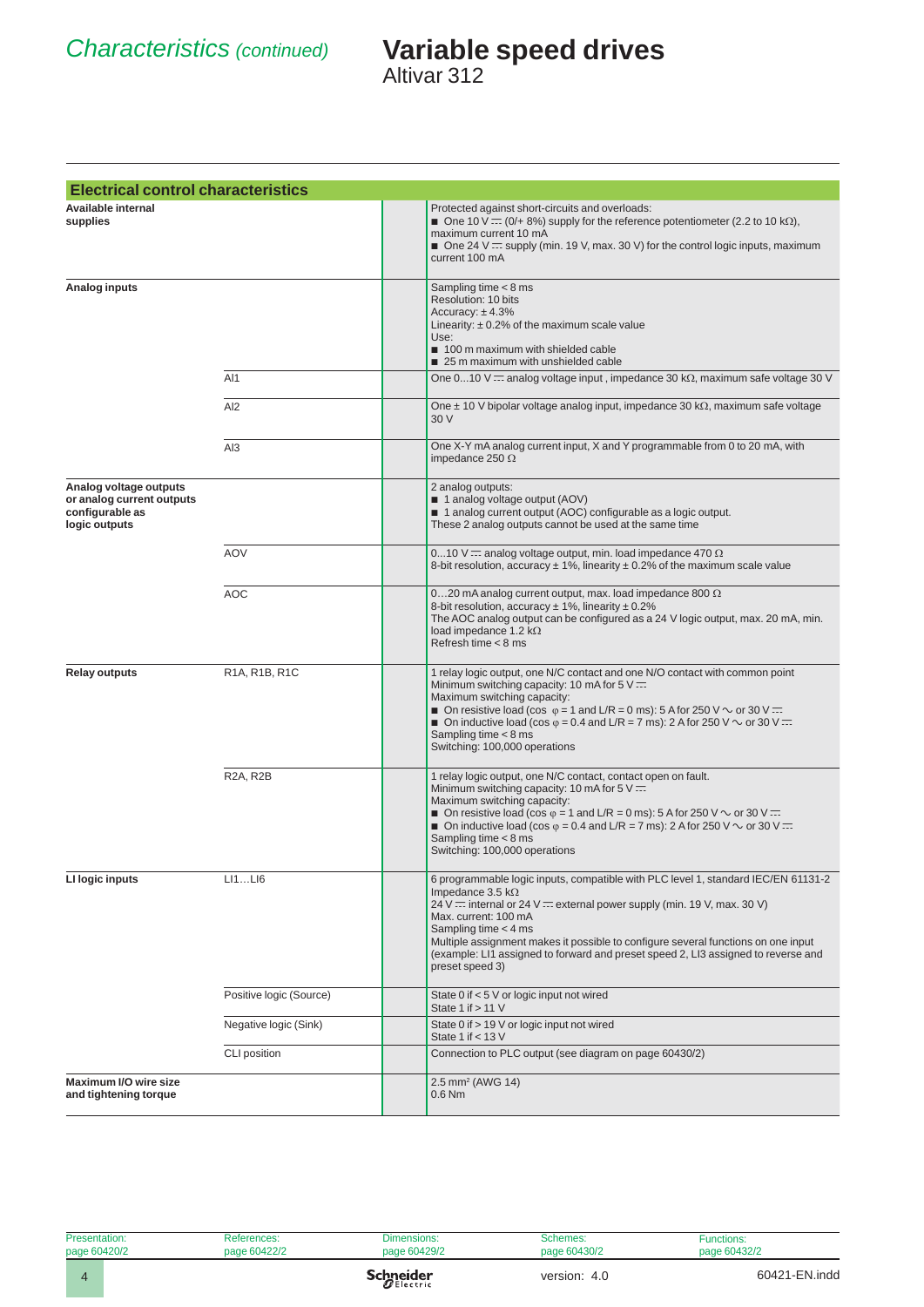|                                                |                                            | <b>Electrical control characteristics (continued)</b> |                                                                                              |                                                                                                                                                                                                                                                                                                                              |
|------------------------------------------------|--------------------------------------------|-------------------------------------------------------|----------------------------------------------------------------------------------------------|------------------------------------------------------------------------------------------------------------------------------------------------------------------------------------------------------------------------------------------------------------------------------------------------------------------------------|
|                                                | <b>Acceleration and deceleration ramps</b> |                                                       |                                                                                              | Ramp profiles:<br>■ Linear, can be adjusted separately from 0.1 to 999.9 s<br>S. U or customized<br>Automatic adaptation of deceleration ramp time if braking capacities exceeded,<br>possible inhibition of this adaptation (use of a braking resistor)                                                                     |
| <b>Braking to a standstill</b>                 |                                            |                                                       |                                                                                              | By DC injection:<br>By a command on a logic input (LI1 to LI6)<br>Automatically as soon as the estimated output frequency drops to $< 0.5$ Hz, period<br>adjustable from 0 to 30 s or continuous, current adjustable from 0 to 1.2 In                                                                                        |
|                                                | Main drive protection and safety features  |                                                       |                                                                                              | Thermal protection against overheating<br>Protection against short-circuits between motor phases<br>Input phase loss protection, for three-phase supply<br>Protection against motor phase breaks<br>Overcurrent protection between motor output phases and earth<br>Line supply overvoltage and undervoltage safety features |
| <b>Motor protection</b><br>(see page 60432/15) |                                            |                                                       | Thermal protection integrated in the drive by continuous calculation of the I <sup>2</sup> t |                                                                                                                                                                                                                                                                                                                              |
| <b>Dielectric</b><br>strength                  | Between earth<br>and power<br>terminals    | ATV 312HoooM2<br>ATV 312HoooM3                        |                                                                                              | $2040 \text{ V} =$                                                                                                                                                                                                                                                                                                           |
|                                                |                                            | ATV 312HoooN4                                         |                                                                                              | $2410 \text{ V} =$                                                                                                                                                                                                                                                                                                           |
|                                                |                                            | ATV 312Hoo0S6                                         |                                                                                              | $2550 V =$                                                                                                                                                                                                                                                                                                                   |
|                                                | and power<br>terminals                     | Between control ATV 312HoooM2<br>ATV 312HoooM3        |                                                                                              | 2880 V ~                                                                                                                                                                                                                                                                                                                     |
|                                                |                                            | ATV 312HoooN4                                         |                                                                                              | 3400 V ~                                                                                                                                                                                                                                                                                                                     |
|                                                |                                            | ATV 312Hoo0S6                                         |                                                                                              | 3600 V $\sim$                                                                                                                                                                                                                                                                                                                |
| Signalling                                     |                                            |                                                       |                                                                                              | Display coded by one 4-digit display (messages, values) and 5 status LEDs (current<br>mode, CANopen bus)                                                                                                                                                                                                                     |
| Frequency<br>resolution                        | Display units                              |                                                       | Hz                                                                                           | 0.1                                                                                                                                                                                                                                                                                                                          |
|                                                | Analog inputs                              |                                                       | Hz                                                                                           | Resolution = ((high speed - low speed)/1024)<br>Min. value $= 0.1$                                                                                                                                                                                                                                                           |
|                                                | Time constant on a change of reference     |                                                       | ms                                                                                           | 5                                                                                                                                                                                                                                                                                                                            |

| Presentation: | References:  | Dimensions:      | Schemes:     | <b>Functions:</b> |  |
|---------------|--------------|------------------|--------------|-------------------|--|
| page 60420/2  | page 60422/2 | page 60429/2     | page 60430/2 | page 60432/2      |  |
| 60421-EN.indd |              | <b>Schneider</b> | version: 4.0 |                   |  |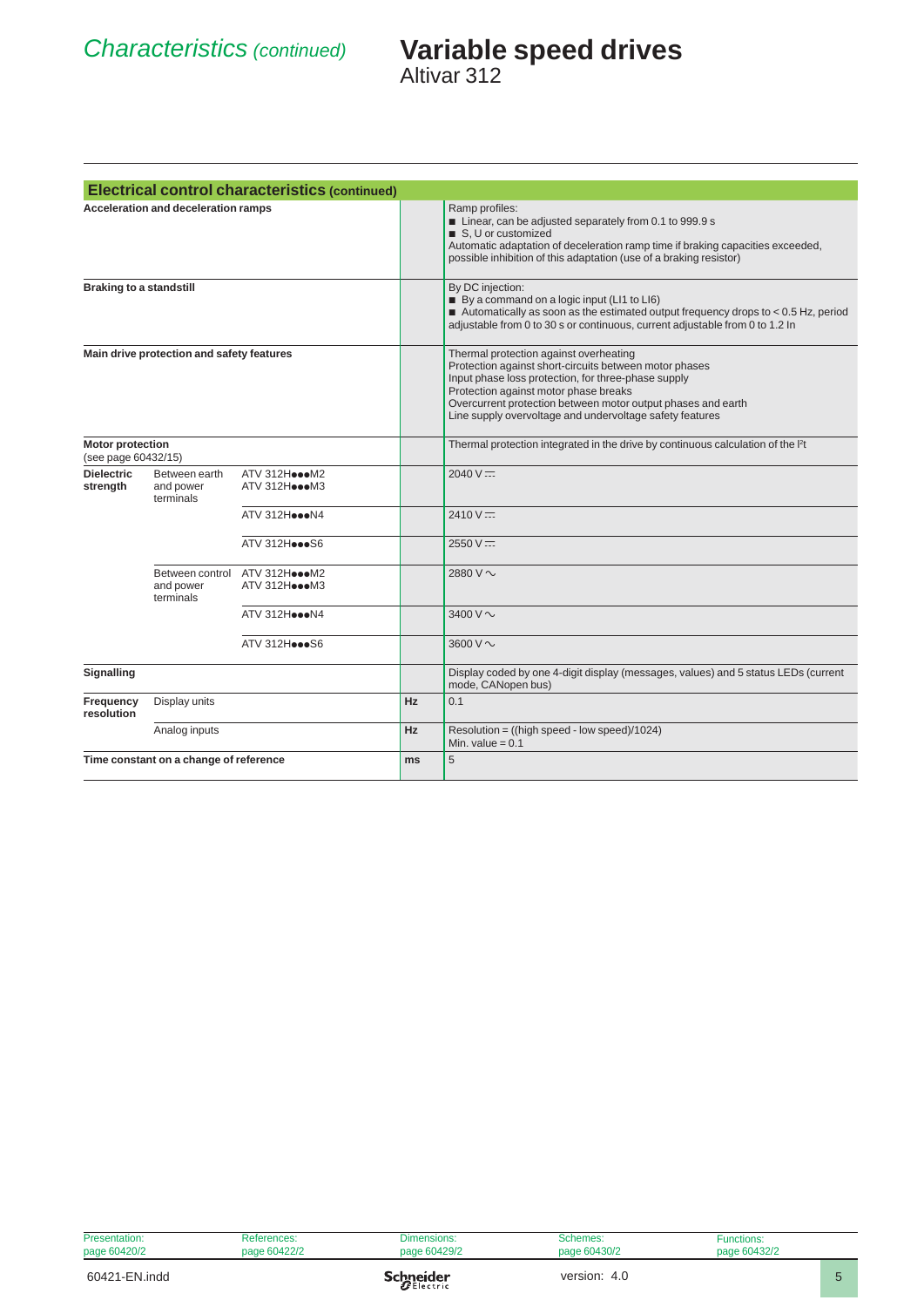|                         | <b>Communication port characteristics</b> |                                                                                                                                                             |
|-------------------------|-------------------------------------------|-------------------------------------------------------------------------------------------------------------------------------------------------------------|
| Available protocols     |                                           | Modbus and CANopen protocols integrated in the drive.<br>Both these protocols can be accessed via a single RJ45 connector on the underside<br>of the drive. |
| <b>Modbus protocol</b>  |                                           |                                                                                                                                                             |
| <b>Structure</b>        | Connector                                 | <b>RJ45</b>                                                                                                                                                 |
|                         | Physical interface                        | <b>RS 485</b>                                                                                                                                               |
|                         | Transmission mode                         | <b>RTU</b>                                                                                                                                                  |
|                         | <b>Transmission speed</b>                 | Configurable via the Human-Machine interface, remote display terminals or SoMove<br>setup software: 4800, 9600 or 19200 bps                                 |
|                         | Number of subscribers                     | 31                                                                                                                                                          |
|                         | Address                                   | 1 to 247, configurable via the Human-Machine interface, remote display terminals or<br>SoMove setup software                                                |
| <b>Services</b>         | <b>Functional profiles</b>                | CiA 402                                                                                                                                                     |
|                         | Messaging                                 | Read Holding Registers (03)<br>Write Single Register (06)<br>Write Multiple Registers (16)<br>Read Device Identification (43)                               |
|                         | Communication monitoring                  | Configurable                                                                                                                                                |
| <b>CANopen protocol</b> |                                           |                                                                                                                                                             |
| <b>Structure</b>        | Connector                                 | <b>RJ45</b>                                                                                                                                                 |
|                         | Network management                        | Slave                                                                                                                                                       |
|                         | <b>Transmission speed</b>                 | Configurable via the Human-Machine interface, remote display terminals or SoMove<br>setup software: 10, 20, 50, 125, 250, 500 kbps or 1 Mbps                |
|                         | Number of subscribers                     | 127                                                                                                                                                         |
|                         | Address (Node ID)                         | 1 to 127, configurable via the Human-Machine interface, remote display terminals or<br>SoMove setup software                                                |
| <b>Services</b>         | Number of PDOs<br>(Process Data Objects)  | 2 PDO <sub>s</sub> :<br>PDO 1: cannot be configured<br>PDO 6: can be configured                                                                             |
|                         | PDO modes                                 | PDO 1: asynchronous<br>PDO 6: asynchronous, Sync, cyclic asynchronous                                                                                       |
|                         | Number of SDOs<br>(Service Data Objects)  | 1 receive SDO and 1 transmit SDO                                                                                                                            |
|                         | <b>Functional profiles</b>                | <b>CiA 402</b>                                                                                                                                              |
|                         | Communication monitoring                  | Node guarding and Heartbeat, Boot-up messages, Emergency messages, Sync and<br><b>NMT</b>                                                                   |
| <b>Diagnostics</b>      | Using LEDs                                | On Human-Machine interface                                                                                                                                  |
| <b>Description file</b> |                                           | An eds file is available on our website www.schneider-electric.com or the "Description"<br>of the Motion & Drives offer" DVD-ROM                            |

| Presentation: | References:  | Dimensions:      | Schemes:     | <b>Functions:</b> |
|---------------|--------------|------------------|--------------|-------------------|
| page 60420/2  | page 60422/2 | page 60429/2     | page 60430/2 | page 60432/2      |
|               |              | <b>Schneider</b> | version: 4.0 | 60421-EN.indd     |